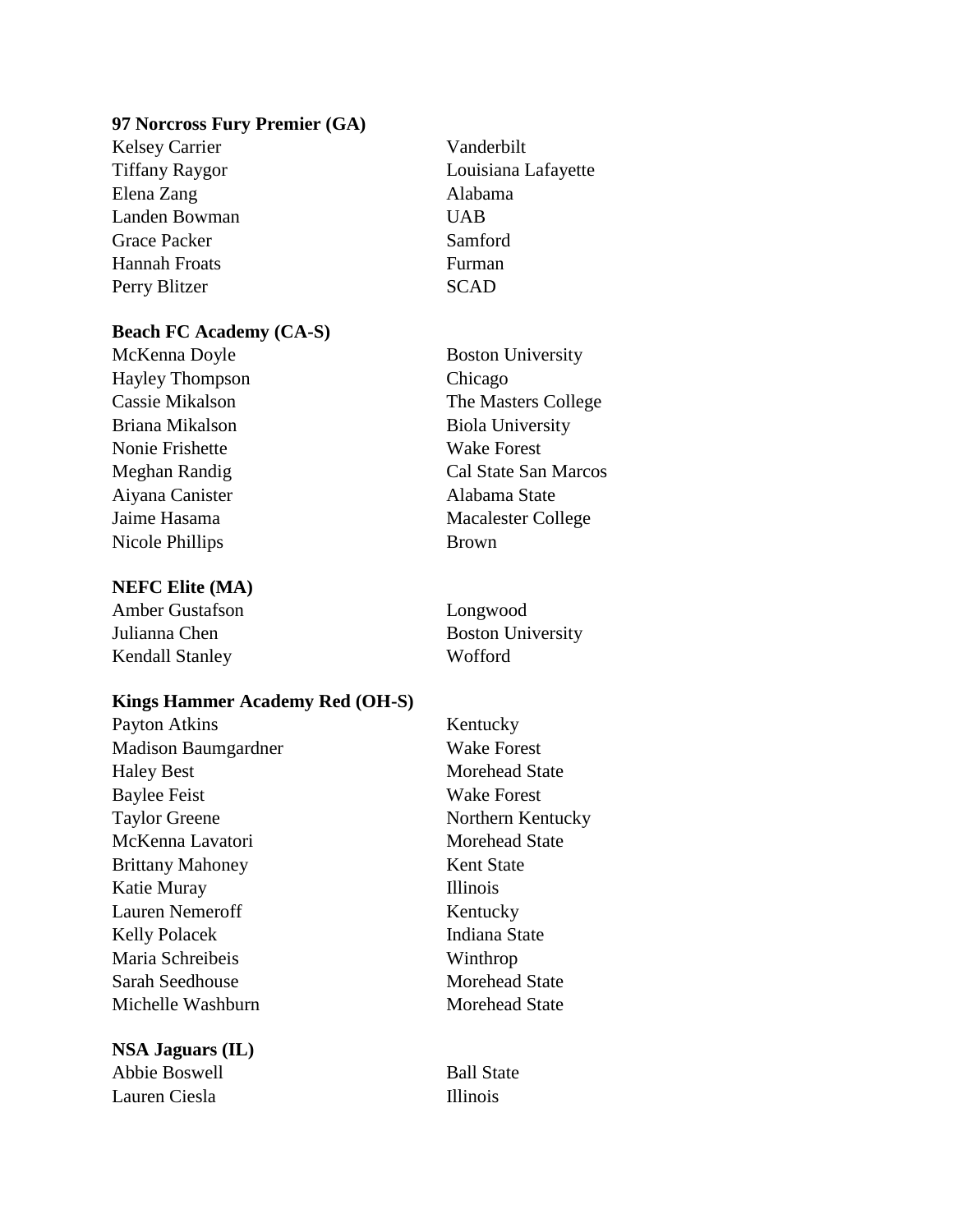| Erin Fitzgerald        | Cornell               |
|------------------------|-----------------------|
| Kelly Keckler          | Western Illinois      |
| Morgan Kemerling       | Iowa                  |
| Lexi Pelafas           | Central Michigan      |
| Emi Yamamoto           | Illinois - Chicago    |
| Megan Kozlow           | Illinois State        |
| Ashley Ingolia         | <b>Stetson</b>        |
| <b>Meredith Tunney</b> | College of Charleston |
| Alyssa Kovatchis       | Colorado State        |
|                        |                       |

# **Futura FC 96/97 Academy Premier (MO)**

| Anna Lillig           | Missouri - Kansas City |
|-----------------------|------------------------|
| Kelsey Mothershead    | Missouri - Kansas City |
| Marley Zirjacks       | Missouri - Kansas City |
| Lexi Howard           | Missouri - Kansas City |
| <b>Madison Sallas</b> | Missouri - Kansas City |
| Reighan Childers      | Missouri - Kansas City |

## **Carlsbad Elite (CA-S)**

| Genesis Lucero                        | Stanford                   |
|---------------------------------------|----------------------------|
| Chelsea Churchill                     | <b>Boston University</b>   |
| <b>Haley Parzonko</b>                 | <b>Westmont College</b>    |
| Hannah Miller                         | Nevada - Reno              |
| <b>Renee Gonsalves</b>                | <b>Westmont College</b>    |
| Makayla Presgrave                     | San Francisco              |
| Hannah Wyatt                          | Cal State Northridge       |
| Megan Grant                           | <b>Brown</b>               |
| Nola Prickett                         | McNeese                    |
| <b>Ashley Cope</b>                    | Cal Poly San Luis Obispo   |
| Miriam Bloom                          | Sonoma State               |
| Toms River FC Elite United 96/97 (NJ) |                            |
| Amanda Carolan                        | Georgetown                 |
| Emma Sinanan                          | Pace University            |
| Carly Wilhelm                         | Northeastern               |
| Alyssa Dell'Acqua                     | <b>Charleston Southern</b> |

## **DMCV Sharks Elite (CA-S)**

Mari Briggs Cal Poly Rachel Carroll Utah State Julianne DeArmas San Diego Dominique DeCoy Fullerton

Jennifer Ballez Point Loma Nazarene Crystal Cordova North Carolina State